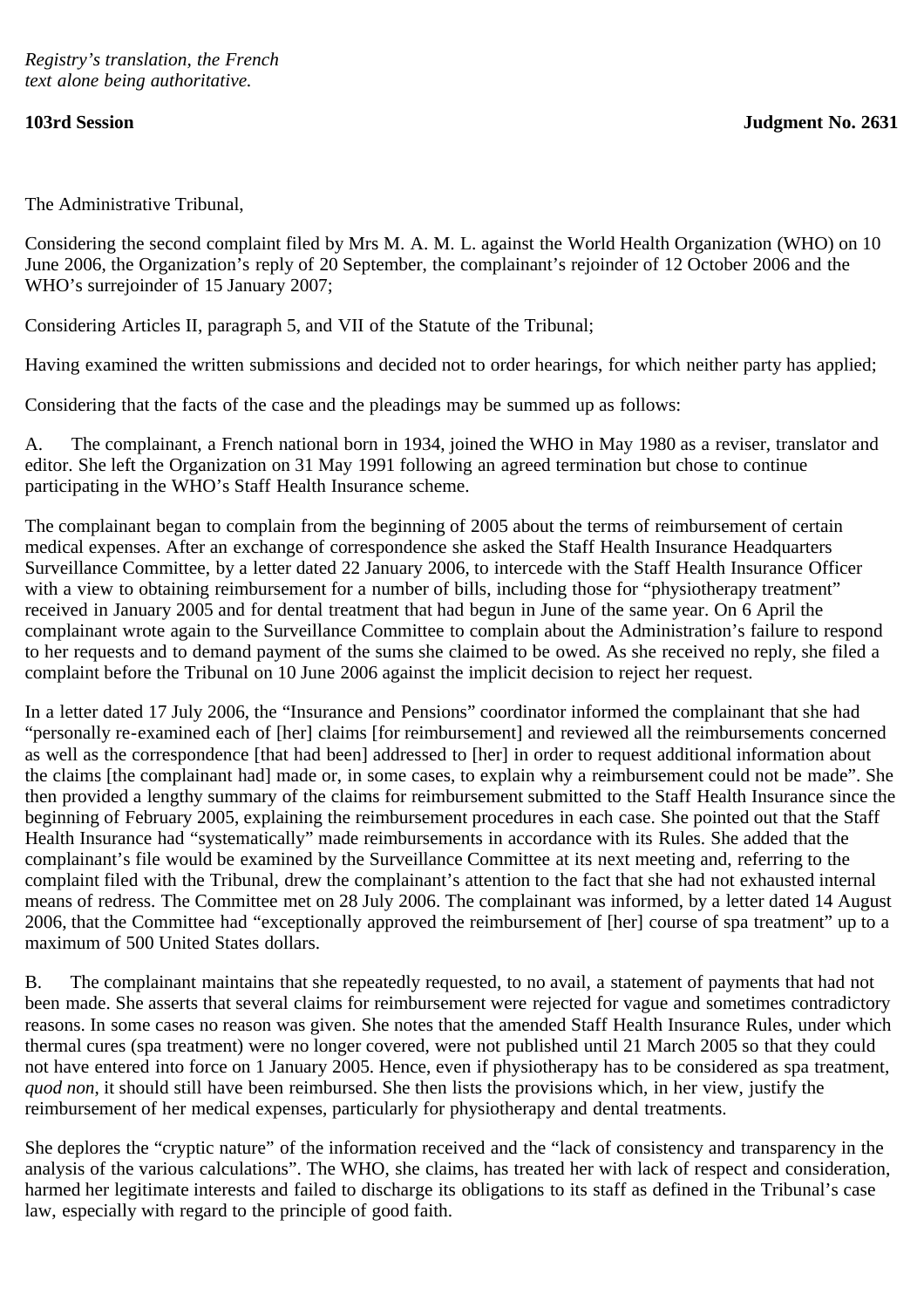The complainant requests "[the] payment of medical expenses that have not been reimbursed to date, having regard to the credits available on the date of the initial claim, or [an] award of material damages for non-reimbursement; [an] award of moral damages [...] [and] costs".

C. In its reply the WHO submits that the complaint is irreceivable for failure to exhaust internal means of redress. It points out that, pursuant to paragraph 550 of the Staff Health Insurance Rules, the complainant should have awaited the outcome of the detailed analysis of all her claims for reimbursement by the Staff Health Insurance in order to determine which aspects of her file she wished to refer to the Surveillance Committee, perhaps subsequently to the Director-General for a decision, and ultimately to the Tribunal if she was dissatisfied with the replies received. Since the complaint was filed prematurely, it is irreceivable. The Organization accuses the complainant of seeking through this approach to exert outside pressure on a case under examination.

The Organization replies subsidiarily on the merits. It asserts that the complainant's claims were processed within a reasonable time and that she received a clear reply regarding reimbursement arrangements. It then comments in detail on the claims for reimbursement which, according to the complainant, had not been settled satisfactorily. It explains that they have either been settled in the meantime so that there is no cause of action (for instance, the expenses incurred for spa treatment involving sessions of physiotherapy in January 2005, the reimbursement of which was exceptionally authorised) or could not be settled because they were not covered by the Staff Health Insurance Rules (spa treatment expenses incurred in July 2005, treatment paid for in advance and not yet administered) or exceeded the authorised reimbursement ceilings. The defendant contends that the complainant's claims for reimbursement have therefore been dealt with in conformity with the Staff Health Insurance Rules and that her demands are groundless. It follows that there are no grounds for making an award of moral damages.

D. In her rejoinder the complainant asserts that her complaint is receivable. She points out that, in accordance with Article VII(3) of the Statute of the Tribunal, she waited for more than sixty days from the date on which she reiterated her requests to the Surveillance Committee before filing her complaint.

On the merits, she considers that she has still not received satisfactory information and that she is unable to determine the exact amount of the expenses that were not reimbursed. She repeats that she did not claim reimbursement for spa treatment but for massages and physiotherapy and accuses the Staff Health Insurance Officer of having incorrectly described the bills submitted, thereby causing them not to be reimbursed. She also complains of the time taken to process her claims. With regard to the dental expenses, she states that she made enquiries about her entitlements before making any financial commitment to the practitioner. She further complains that the WHO's decisions are arbitrary and asserts that her claims are still justified, since the WHO has placed her in "a catastrophic financial situation".

E. In its surrejoinder the defendant reiterates its arguments.

## CONSIDERATIONS

1. The complainant was employed by the WHO from May 1980 until May 1991. However, she has continued since then to participate in the WHO's Staff Health Insurance scheme.

2. In the course of 2005 the complainant submitted a number of claims to the Staff Health Insurance for reimbursement of miscellaneous medical expenses. The Health Insurance settled part of the claims. The complainant contends in her brief that "the WHO owes [her] a minimum of 2,400 euros".

On 22 January 2006 she sent the Headquarters Surveillance Committee a memorandum setting out her claims for reimbursement relating, inter alia, to spa treatment, including sessions of physiotherapy, and to dental care. She sent a reminder and reiterated these claims on22 February 2006.

On 6 April she complained to the Committee about the failure to respond to her claims for reimbursement and demanded payment of the sums involved. On 2 May she submitted two further claims for reimbursement to the Staff Health Insurance.

Having received neither the requested reimbursements nor a clear-cut refusal thereof, the complainant filed a complaint on 10 June 2006 against an implicit decision to reject her claims.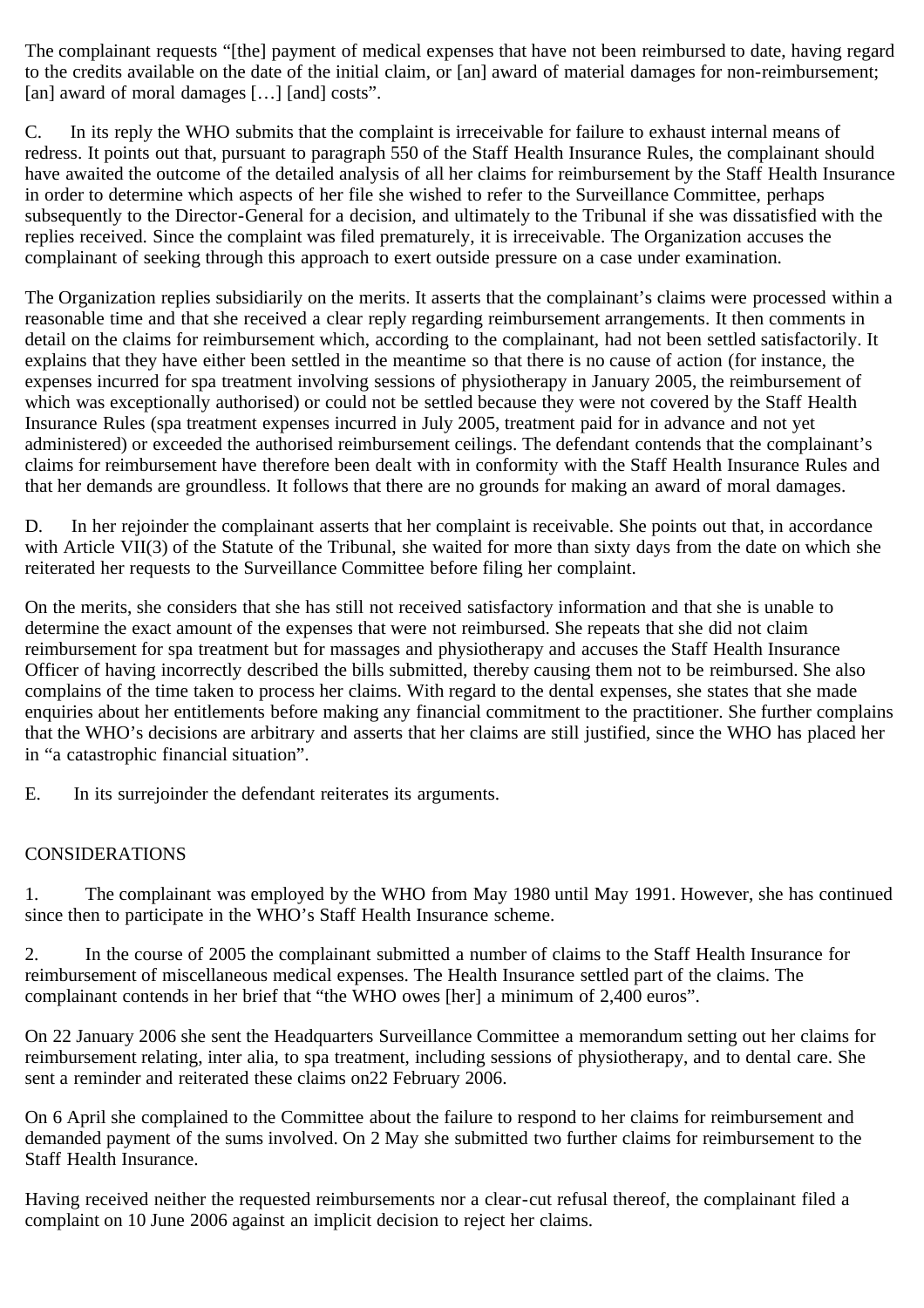3. Under Article VII(3) of the Statute of the Tribunal, an official may have direct recourse to the Tribunal where the Administration fails to take a decision on any claim "within sixty days from the notification of the claim to it". Only a person who has done all that is legally possible to secure a final decision within a reasonable time, but to no avail, is entitled to file a complaint against an implicit rejection (see, inter alia, Judgments 1344, under 11, and 1718, under 3).

Article VII(3) of the Tribunal's Statute must be read in conjunction with Article VII(1), which establishes the obligation to exhaust internal means of redress before filing a complaint with the Tribunal. It follows that a complaint against an implicit decision to reject a claim is not receivable unless the complainant has exhausted all available internal remedies. The Tribunal cannot therefore hear such a complaint unless the implicit rejection may be inferred from the silence of the final authority competent to rule on the dispute between the official and the Administration (see Judgment 185).

4. It has been established that at the time of the filing of the complaint the Administration had been engaged for some time in a detailed analysis of the complainant's claims for reimbursement that it had received from her. It may be gathered, however, from the parties' written submissions that it did not duly inform the complainant that it was dealing with her claims, despite the fact that she complained on several occasions about the way in which she felt that her case was being handled. This lack of transparency was bound to give her the impression that her claims were not being considered with the requisite objectivity and seriousness and to convince her eventually that they had been implicitly rejected.

5. Nevertheless, there were internal means of redress available to the complainant to challenge what she took as a refusal to decide on her claims.

Paragraph 550 of the Staff Health Insurance Rules reads as follows:

"Complaints relating to decisions of the Headquarters Surveillance Committee, or of a regional surveillance committee, of an administrative nature on the settlement of any claim, may be referred to the Director-General within 60 days of the date of their notification. The Director-General's decision shall be final. However, a participant may refer the decision to the Administrative Tribunal of the International Labour Organization, in accordance with the provisions of the Statute of the Tribunal."

This provision does not refer explicitly to implicit decisions to reject a claim. It is, however, consistent with Article VII of the Tribunal's Statute, which – as noted above – establishes the condition of prior exhaustion of internal remedies, that an official who receives no reply to a request from the Surveillance Committee may complain to the Director-General in accordance with paragraph 550 of the Staff Health Insurance Rules.

Instead of following that procedure, the complainant had direct recourse to the Tribunal. Her complaint thus breaches the terms of Article VII(1) and (3) of the Tribunal's Statute. It is therefore irreceivable.

6. The defendant's "Insurance and Pensions" coordinator communicated to the complainant on 17 July 2006 the results of the detailed analysis that was being undertaken at the time of the filing of the complaint. She stated that the complainant's claims would be submitted to the Surveillance Committee. The latter subsequently decided "exceptionally" to approve reimbursement of the spa treatment up to a maximum of 500 United States dollars.

The Tribunal cannot ascertain from the parties' written submissions whether or not the Surveillance Committee has itself given a formally satisfactory response to each of the complainant's other claims for reimbursement. If it has not, it must do so without delay.

In the absence of such responses, the complainant would be entitled to file a complaint with the Director-General regarding the implicit decision to reject her claims, regardless of whether the defendant's lengthy explanations in its reply and surrejoinder are well founded from a substantive point of view.

7. As the complaint is not receivable under the terms of Article VII(3) of the Tribunal's Statute, all claims contained therein must be dismissed.

## DECISION